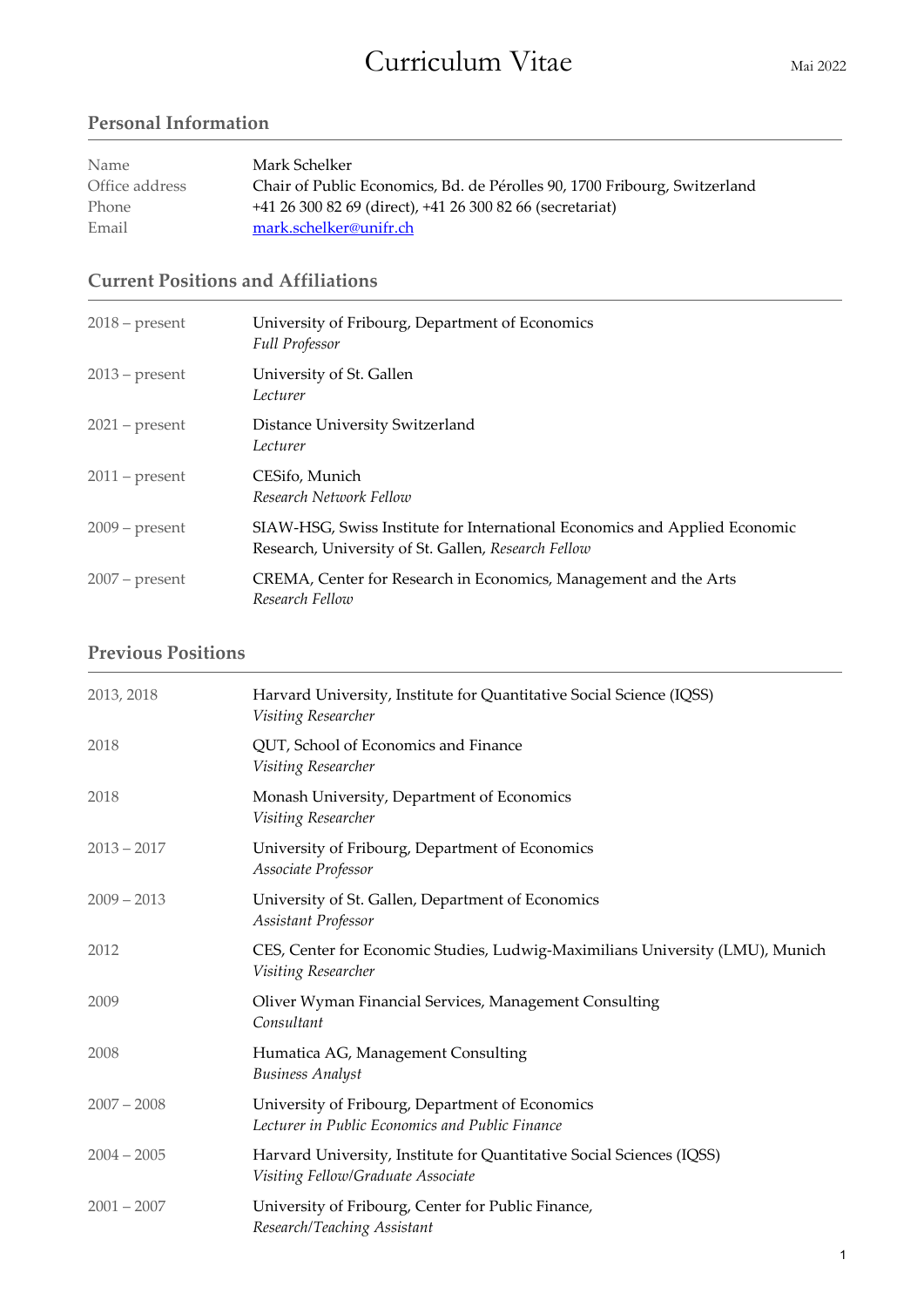# **Education**

| $2002 - 2007$ | University of Fribourg, Switzerland<br>Ph.D. in Economics (Dr.rer.pol.), summa cum laude<br>Committee: Reiner Eichenberger, University of Fribourg, Andrei Shleifer, Harvard<br>University, Bruno S. Frey, University of Zurich |
|---------------|---------------------------------------------------------------------------------------------------------------------------------------------------------------------------------------------------------------------------------|
| $2004 - 2005$ | Harvard University, Cambridge, MA, USA<br>Visiting Fellow, Graduate School of Arts and Science (GSAS)                                                                                                                           |
| $1998 - 2002$ | University of Fribourg, Switzerland<br>M.A. in Economics (lic.rer.pol), bilingual degree (German/French), summa cum laude                                                                                                       |

# **Teaching**

| since Fall 2015       | Swiss Public Policy (MA), University of Fribourg                                                                                                                                                                           |
|-----------------------|----------------------------------------------------------------------------------------------------------------------------------------------------------------------------------------------------------------------------|
| since Spring 2015     | Behavioral Public Economics (MA), University of Fribourg                                                                                                                                                                   |
| since Fall 2014       | Empirical Public Economics (MA), University of Fribourg                                                                                                                                                                    |
| since Spring 2014     | Political Economics (MA), University of Fribourg                                                                                                                                                                           |
| since Fall 2013       | Public Economics (BA), University of Fribourg                                                                                                                                                                              |
| since Fall 2012       | Law & Economics (BA), University of St. Gallen                                                                                                                                                                             |
| Fall 2013             | Social Policy (BA), University of Fribourg                                                                                                                                                                                 |
| Fall 2009 - Fall 2013 | Public Economics (BA), University of St. Gallen                                                                                                                                                                            |
| Fall 2009 - Fall 2012 | Public Policy (Ph.D.), University of St. Gallen                                                                                                                                                                            |
| Spring 2012           | CESifo Ph.D. Lecture in Political Economy, LMU Munich                                                                                                                                                                      |
| Fall 2011/Spring 2012 | Literature Seminar (Ph.D.), University of St. Gallen                                                                                                                                                                       |
| Fall 2011             | Political Economics (MA), University of Basel                                                                                                                                                                              |
| Fall 2010             | Economic Policy (MA), University of St. Gallen                                                                                                                                                                             |
| Spring 2010           | Economic Policy (BA), University of St. Gallen                                                                                                                                                                             |
| Fall 2007             | Public Finance (BA), University of Fribourg                                                                                                                                                                                |
| Fall 2007             | Environmental Economics and Policy (MA), University of Fribourg                                                                                                                                                            |
| since 2003            | Free-lance lecturer: E.g. University of Zurich (EMBA), University of Berne (CAS,<br>MBA), CUREM Zurich (Msc. Real Estate), Universities of Applied Science Fribourg,<br>Bern, Northwestern Switzerland, Ludwigshafen (MBA) |

# **Fellowships and Awards**

| 2011 | University of St. Gallen<br>Teaching Award of the Department of Economics                                  |
|------|------------------------------------------------------------------------------------------------------------|
| 2004 | Swiss National Science Foundation (SNF)<br>Fellowship                                                      |
| 2002 | University of Fribourg<br>Award for the best Master Thesis of the Faculty of Economics and Social Sciences |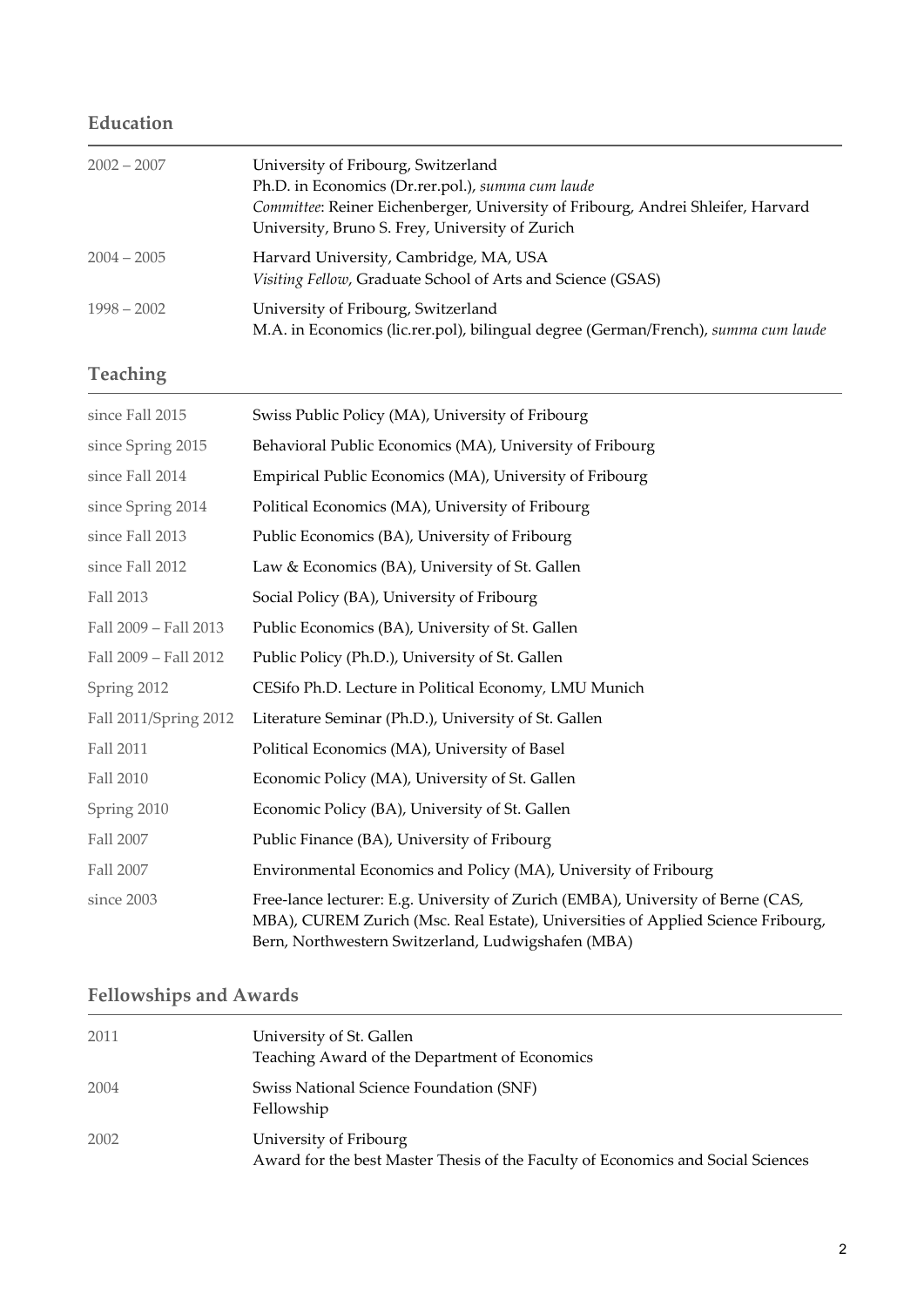### **Research Grants**

| 2015, 2018    | Swiss National Science Foundation (SNF), Project Grant, CHF 346'000           |
|---------------|-------------------------------------------------------------------------------|
| $2013 - 2021$ | Department of Economics, University of Fribourg, Total CHF 48'000             |
| $2016 - 2021$ | SNB Department Funding, University of Fribourg, Total CHF 21'000              |
| 2018          | Parlamentsdienst, Schweizerische Eidgenossenschaft, Project Grant, CHF 20'000 |
| 2017          | University of Lucerne, Project Grant, CHF 20'000                              |
| 2016, 2014    | Research Pool, University of Fribourg, Total CHF 80'000                       |
| 2016          | Ernst Göhner Stiftung, Project Grant, CHF 10'000                              |
| $2011 - 2014$ | University of St. Gallen, Profilbereich Wirtschaftspolitik, Total CHF 65'000  |
| 2013          | Dr. Heinrich Wachter-Stiftung, CHF 19'000                                     |
| $2011 - 2013$ | Swiss National Science Foundation (SNF), Sinergia Grant 130648 (subproject)   |
| $2004 - 2005$ | Swiss National Science Foundation (SNF), Fellowship, CHF 52'750               |

### **Academic Writing**

#### **Monographs**

Medien im digitalen Zeitalter. Neugestaltung des Programmauftrags aus ökonomischer und rechtlicher Sicht. *Dike Verlag*, 2016 (with Peter Hettich)

Media coverage: *Neue Züricher Zeitung, Finanz- und Wirtschaft, Unternehmer Zeitung, Persönlich.com*

Making Auditors Effective: Theory, Evidence, Perspectives. *Nomos*, Baden-Baden, 2008

#### **Publications in peer reviewed academic journals**

Do Voting Advice Applications Change Political Behavior? *Journal of Politics*, forthcoming (with Christine Benesch, Rino Heim, and Lukas Schmid)

The Fiscal Response to Revenue Shocks. *International Tax and Public Finance*, forthcoming (with Simon Berset and Martin Huber)

Direct and Indirect Effects Based on Changes-in-Changes. *Journal of Business and Economic Statistics* 40(1): 432– 443, 2022 (with Martin Huber and Anthony Strittmatter)

Fiscal Windfall Curse. *European Economic Review* 130: 103592, 2020 (with Simon Berset)

Media coverage: *Neue Zürcher Zeitung (3x)*

Direct and Indirect Effects Based on Difference-in-Differences with an Application to Political Preferences Following the Vietnam Draft Lottery. *Journal of Business and Economic Statistics* 37(4): 710-720, 2019 (with Eva Deuchert and Martin Huber)

Lame Ducks and Divided Government: How Voters Control the Unaccountable. *Journal of Comparative Economics* 46 (1): 131-144, 2018

The Elasticity of Voter Turnout: Investing 85 cents per Voter to Increase Voter Turnout by 4 Percent. *Electoral Studies* 49: 65-74, 2017 (with Marco Schneiter)

Media coverage: *Neue Zürcher Zeitung, Tages-Anzeiger, Blick, Aargauer Zeitung, Luzerner Zeitung, St. Galler Tagblatt, Zürichsee Zeitung, Zürcher Unterländer, Beobachter, Volksblatt (Lichtenstein), 20 Minutes, Tribune de Genève, 24 Heures, Le Nouveliste, RTS, RSI, Swissinfo.ch, SRF, u.v.m.*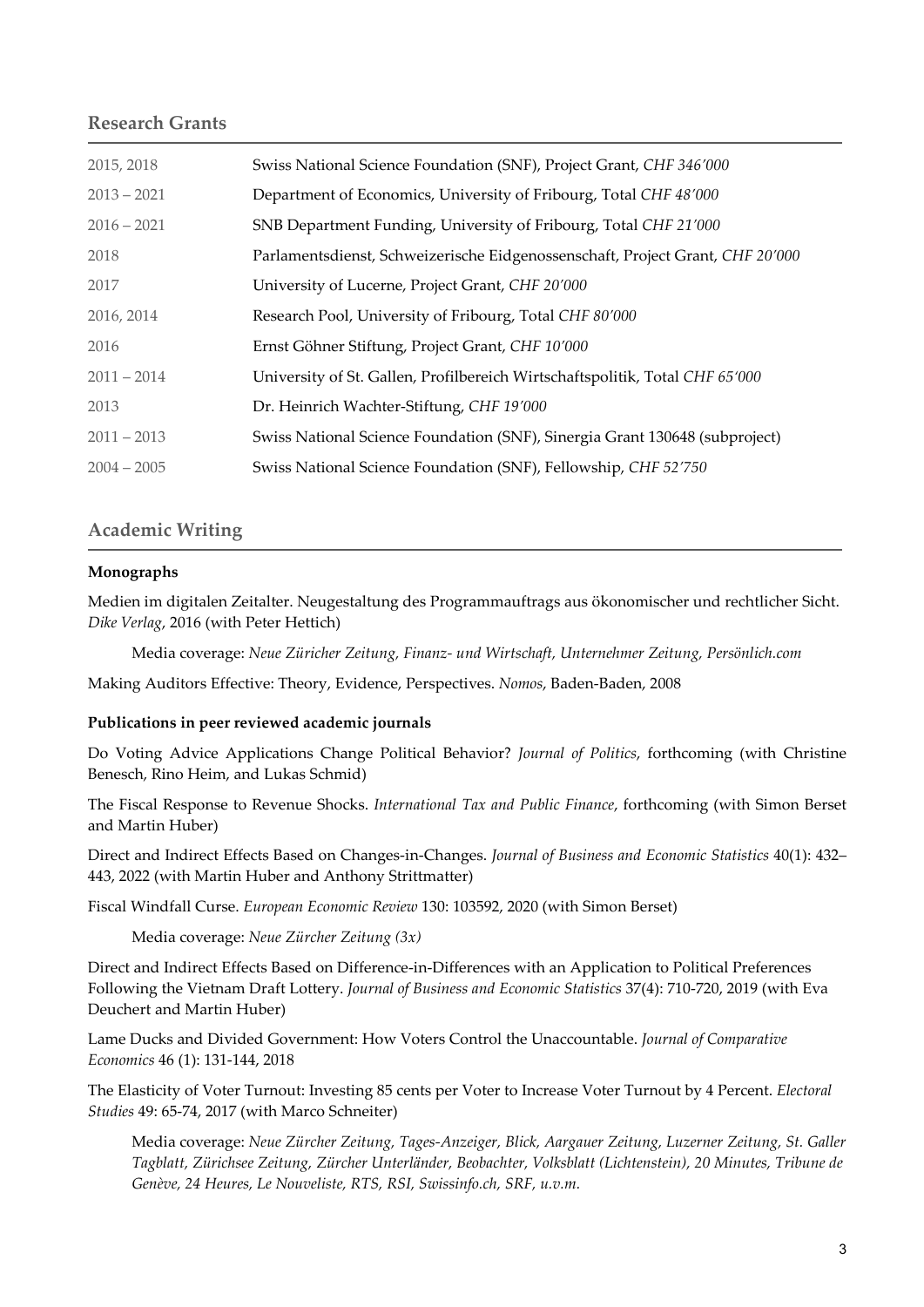Governance, Bureaucratic Rents and Well-Being Differentials Across US States. *Oxford Economic Papers* 66 (2): 443-464, 2014 (with Simon Lüchinger and Alois Stutzer)

Auditors and Corporate Governance: Evidence from the Public Sector. *Kyklos* 66 (2): 275-300, 2013

Auditor Expertise: Evidence from the Public Sector. *Economics Letters* 116: 432-435, 2012

The Influence of Auditor Term Length and Term Limits on US State General Obligation Bond Ratings. *Public Choice* 150 (1): 27-49, 2012

Federalism and Exit Costs: A Comment on C. Mantzavinos. *Constitutional Political Economy* 22: 191-197, 2011 (with Gebhard Kirchgässner)

Auditors and Fiscal Policy: Empirical Evidence on a Little Big Institution. *Journal of Comparative Economics* 38 (4): 357-380, 2010 (with Reiner Eichenberger)

Independent and Competing Agencies: An Effective Way to Control Government. *Public Choice* 130: 79-98, 2006 (with Reiner Eichenberger)

Starke Rechnungsprüfungskommissionen: Wichtiger als direkte Demokratie und Föderalismus? Ein erster Blick auf die Daten. *Swiss Journal of Economics and Statistics* 139 (3): 351-373, 2003 (with Reiner Eichenberger)

### **Public policy contributions and edited books**

Das verschleierte Kostenwachstum. *Schweizer Monat* 1094, 2022 (with Christoph A. Schaltegger and Marco Portmann)

Überfordert Corona den Föderalismus? *WiSt* 1-2022, 2022 (with Christoph A. Schaltegger)

Les avantages et les principes fondamentaux du fédéralisme. *Journal des Libertés* 15, 2022: p. 13-34 (with Yannick Schmutz)

Stresstest Corona: Was taugt der Föderalismus in Krisenzeiten? *Die Volkswirtschaft* 5, 2021: p. 4-8 (with Christoph A. Schaltegger).

Covid-19 : quelle est l'utilité du fédéralisme en temps de crise ? *La Vie économique* 5, 2021: p. 4-8 (with Christoph A. Schaltegger).

Navigationshilfe aus dem Regulierungsdschungel. *Schweizer Monat* 1078, Juli 2020

Unabhängige Finanzkontrolle in der Demokratie: Eine Erweiterung aus ökonomischer Sicht. In: Andreas Stöckli (Ed.): *Jahrbuch SVVOR*, Schweizerische Vereinigung für Verwaltungsorganisationsrecht, 2019.

Informierte Bürger – gesunde Finanzen: Finanzkontrolle in der direkten Demokratie. In: Braun, Nadja and Lars Feld (Eds.): *Jahrbuch für direkte Demokratie*, 2019. (with Reiner Eichenberger)

Mark Schelker recommends «Salience and Taxation: Theory and Evidence» by Raj Chetty, Adam Looney, and Kory Kroft. In: Frey, Bruno S. and Christoph Schaltegger (eds.): *21st Century Economics. Economic Ideas You Should Read and Remember*. Springer-Verlag, Heidelberg, 2019.

On the Economics of Remembering and Forgetting in the Digital Age. In: Thouvenin, Florent, Peter Hettich, Herbert Burkert and Urs Gasser (Eds.): *Remembering and Forgetting in the Digital Age. An interdisciplinary approach to a complex phenomenon*. Springer-Verlag, Heidelberg, 2018

Finanzkommissionen im parlamentarischen Prozess: eine neue Perspektive. *Parlament* 3/16, 19. Jahrgang, Dezember: 3-7, 2016

Medienförderung an effektiv konsumierten Service-public-Inhalten orientieren. *Dossier Service Public*. Verband Schweizer Medien (VSM), 2016 (with Peter Hettich)

Unabhängige Finanzkontrolle in der Demokratie. *WPZ Kommentar*. Wirtschaftspolitisches Zentrum (WPZ), Universität St. Gallen. Kommentar Nr. 12, 2016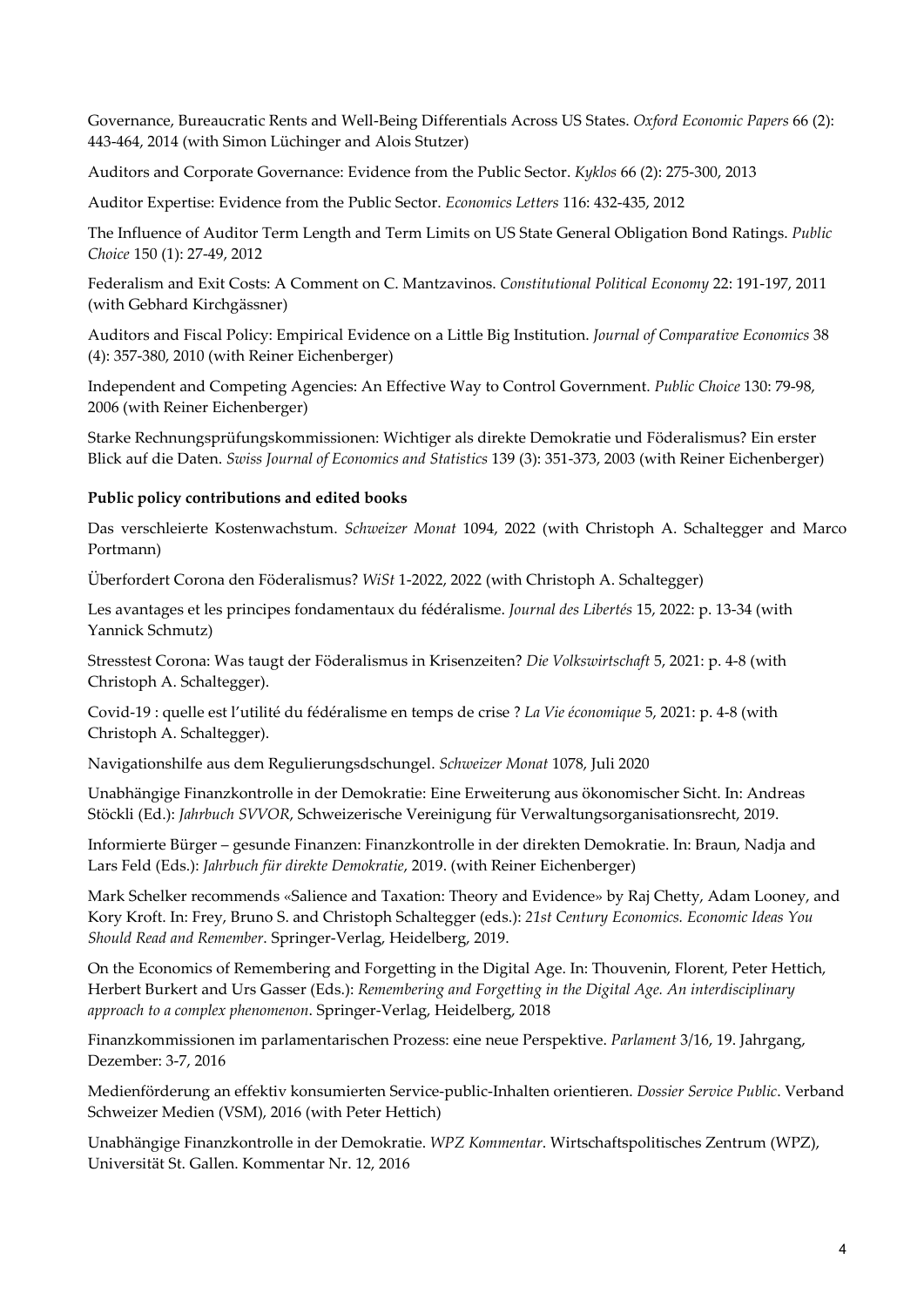Tous les cantons ne légifèrent pas au même rythme. *La Vie économique* 10, 2015: p. 28-30 (with Simon Lüchinger). Reprint: SGVW – The knowledge platform in the public sector, Focus, Schweizerische Gesellschaft für Verwaltungswissenschaften.

Kantone regulieren unterschiedlich. *Die Volkswirtschaft* 10, 2015: p. 29-31 (with Simon Lüchinger). Reprint: SGVW – The knowledge platform in the public sector, Featured, Schweizerische Gesellschaft für Verwaltungswissenschaften.

Making Audit Courts Effective: Theory and Empirical Evidence. In: Backhaus, Jürgen G. (Ed.): *Fiscal Sociology: Public Auditing*. Peter Lang Publishers, Frankfurt am Main, 2007, p. 37-55 (with Reiner Eichenberger)

Was macht direkte Demokratie noch besser? Unabhängige Rechnungsprüfungskommissionen. In: Wagschal, Uwe und Markus Freitag (Eds.): *Direkte Demokratie – Bestandsaufnahmen und Wirkungen im internationalen Vergleich*. Lit, Münster, 2007, p. 385-417 (with Reiner Eichenberger)

Leistungsfähiger Staat dank Markt für Staat. In: Brühlmeier, Daniel und Dieter Kläy (Eds.): *Staatliche Leistungsfähigkeit in globalisierter Gesellschaft*. Editions Libertas Suisse, Biel, 2007, p. 89-121 (with Reiner Eichenberger)

Un Etat productif grâce à un marché pour l'Etat. In: Brühlmeier, Daniel et Dieter Kläy (Eds.): *Les prestations de l'Etat dans la société mondialisée*. Editions Libertas Suisse, Bienne, 2007, p. 233-262 (with Reiner Eichenberger)

Zwischen Markt und Staat: Der Markt für Staat. In: Schmidt-Trenz, Hans-Jörg und Rolf Stober (Eds.): *Dritter Sektor im 21. Jahrhundert: Auslauf- oder Zukunftsmodell*? Jahrbuch für Recht und Ökonomik des Dritten Sektors 2005/2006. Nomos, Baden-Baden, 2006, p. 215-230 (with Reiner Eichenberger)

Unabhängige Finanzprüfung – Ein Wundermittel gegen hohe Steuern. In: Brink, Stefan and Heinrich Wolf (Eds.): *Gemeinwohl und Verantwortung*. Festschrift für Hans Herbert von Arnim, Duncker & Humblot, Berlin, 2004, p. 237-252 (with Reiner Eichenberger)

Die «Freiwillige Miliz»: Ein Vorschlag für die nächste Armeereform. *Schweizer Monatshefte*, 82. Jahr, Heft 2, 2002 (with Reiner Eichenberger and Gerald Hosp)

Die Freiwillige Miliz - Die ideale Armee fürs 21. Jahrhundert. *Allgemeine Schweizerische Militärzeitschrift* (ASMZ), Nr. 12, 2001 (with Reiner Eichenberger and Gerald Hosp)

## **Working papers**

Decentralization and Progressive Taxation. *CESifo Working Paper 8862*, 2021 (with Simon Berset). *Minor revision completed, Public Finance Review*

Measuring Closeness in Proportional Representation Systems. *Working Paper*, University of Lucerne, 2022 (with Simon Lüchinger and Lukas Schmid)

Regulation in Swiss cantons: Data for one century. *CESifo Working Paper No 5663*, 2016 (with Simon Lüchinger)

Media coverage: *Berner Zeitung, St. Galler Tagblatt*

Public Auditors: Empirical Evidence from the US States. *CREMA Working Paper* No. 2008-04, 2008

## **Work in progress**

The Private Benefits of Public Office (with Simon Lüchinger and Lukas Schmid)

The Economics Effects of Broadband Internet Capacity: Evidence from Switzerland (with Stefan von Grünigen)

Digitalization and Taxation (with Stefan von Grünigen)

The Effect of Internet Voting on Turnout and Party Support in Federal Referenda (with Andreina Thoma)

Institutions, Regulation and Taxation (with Simon Lüchinger)

Stamps and Politics: The causal effect of payed postage on ballots and elections (with Marina Jutzet)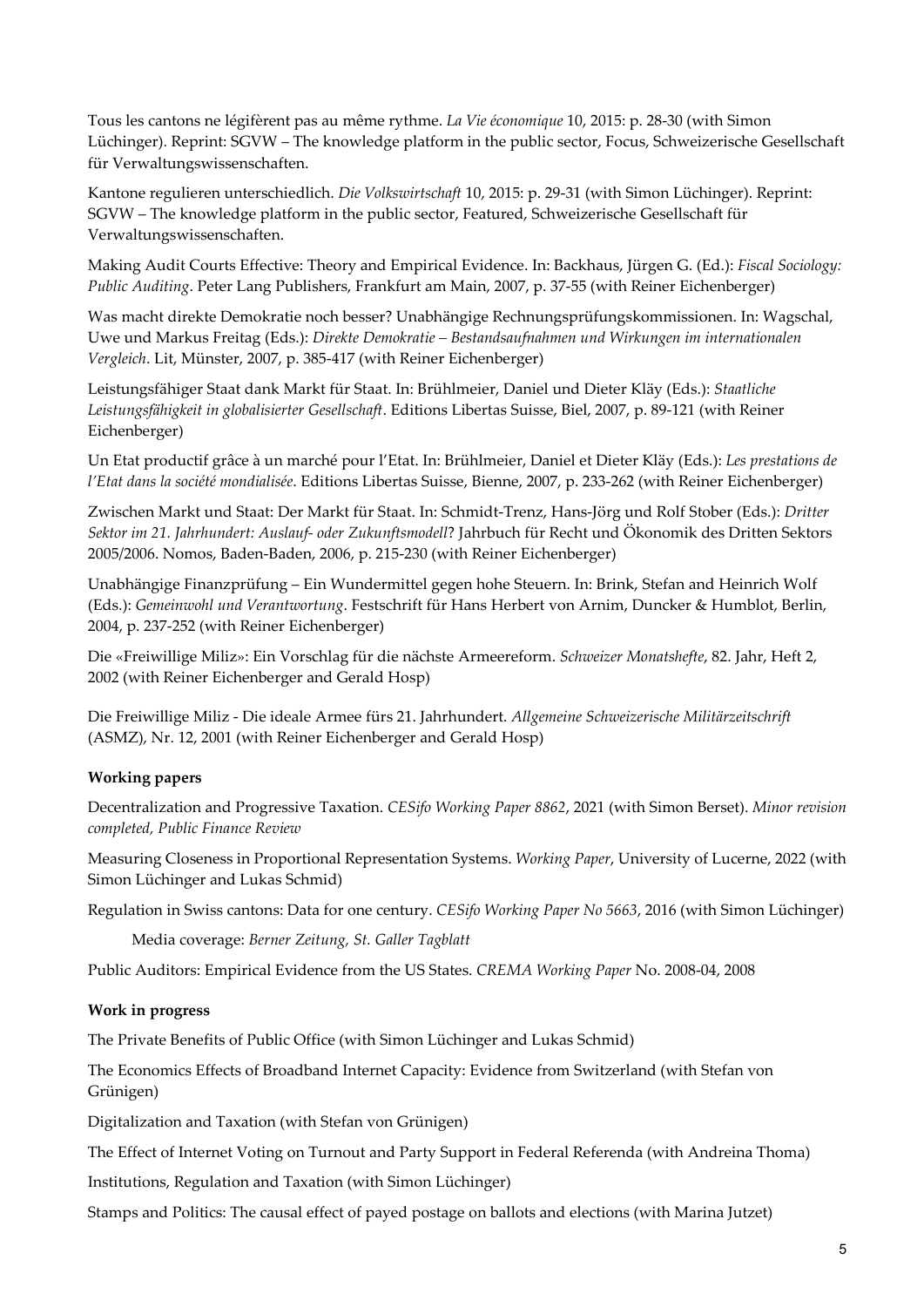Electoral Institutions, Political Competition and Selection (with Florence Stempfel, and Lukas Schmid)

The Effects of Municipal Amalgamations on Fiscal Policy and Satisfaction with Local Decision Making (with Yannick Schmutz)

## **Expert Reports**

Wirksamkeit von Corona-Massnahmen in der Schweiz. Gutachten im Auftrag des Staatssekretariats für Wirtschaft (SECO), 2022 (with Michael Funk, Felix Wüthrich, Romain de Luze, Larissa Jenal, und Dr. Samuel Rutz of *Swiss Economics AG*)

Avis concernant le projet de loi sur la participation des communes au financement des prestations sociales et des mesures de soutien aux personnes âgées (LPCFPS) et son effet mécanique sur les flux péréquatifs. Rapport commandé par le Secrétariat général du Département de la cohésion sociale du Canton de Genève, 2021 (with Yannick Schmutz)

Stellungnahme zur Studie von «Krauskopf und Müller, Marktdesign für «Gateway Basel Nord», ZHAW, 2019». Kurzgutachten im Auftrag der Wirtschaftskammer Baselland, 2019

Media coverage: *Neue Zürcher Zeitung, Weltwoche*

Zusammenschluss Tamedia-Goldbach: Weshalb ihn die Wettbewerbskommission billigen sollte. Stellungnahme zur Vorläufigen Beurteilung des Zusammenschlussvorhabens durch die Wettbewerbskommission vom 25. Juni 2018, Studie im Auftrag von Tamedia, 2018 (with Reiner Eichenberger)

Media coverage: *Neue Zürcher Zeitung (2x), Aargauer Zeitung, Le Temps, Persönlich.ch, Kleinreport.ch, Horizont.net*

Neugestaltung des Programmauftrags der audiovisuellen Medien im digitalen Zeitalter. Studie im Auftrag des Verbandes Schweizer Medien (VSM), 2016 (with Peter Hettich)

Media coverage: *Neue Züricher Zeitung, Finanz- und Wirtschaft, Unternehmer Zeitung, Persönlich.com, 20 Minuti*

Qualitätsmessung der Rechtsetzung im Kanton Graubünden (Empirische Grundlagen, Phase I). Gutachten im Auftrag der Standeskanzlei Graubünden. Universitäten Freiburg, Luzern, Zürich, Zentrum für Rechtsinformation, 2015 (with Lüchinger, Simon, Marius Roth, und Felix Uhlmann)

Media coverage: *La Quotidiana, Die Südostschweiz, Berner Zeitung, St. Galler Tagblatt*

## **Popular Writing**

Le paquet d'aide aux médias est un compromis boiteux. *Watson*, February 7, 2022 (with Yannick Schmutz)

Das Medienpaket ist ein Pfusch. *Neue Zürcher Zeitung*, January 20, 2022

Zukunftsfähigkeit: Politische Institutionen entschlacken. *Neue Zürcher Zeitung* (Special Christmas Supplement), December 24, 2021 (with Christoph A. Schaltegger)

Vorsicht bei der Interpretation der staatlichen Jahresabschlüsse. *Neue Zürcher Zeitung*, March 2, 2021 (with Anna Wäcken)

Les errements et tourments du fédéralisme suisse. *Le Temps*, January 27, 2021. (with Christoph A. Schaltegger and Yannick Schmutz)

Corona und die Irrungen und Wirrungen im Schweizer Föderalismus. *Neue Zürcher Zeitung*, January 25, 2021 (with Christoph A. Schaltegger)

Covid-19: Wir brauchen ein sauberes Testregime mit Zufallsstichproben. *Neue Zürcher Zeitung*, July 2, 2020 (mit Martin Huber)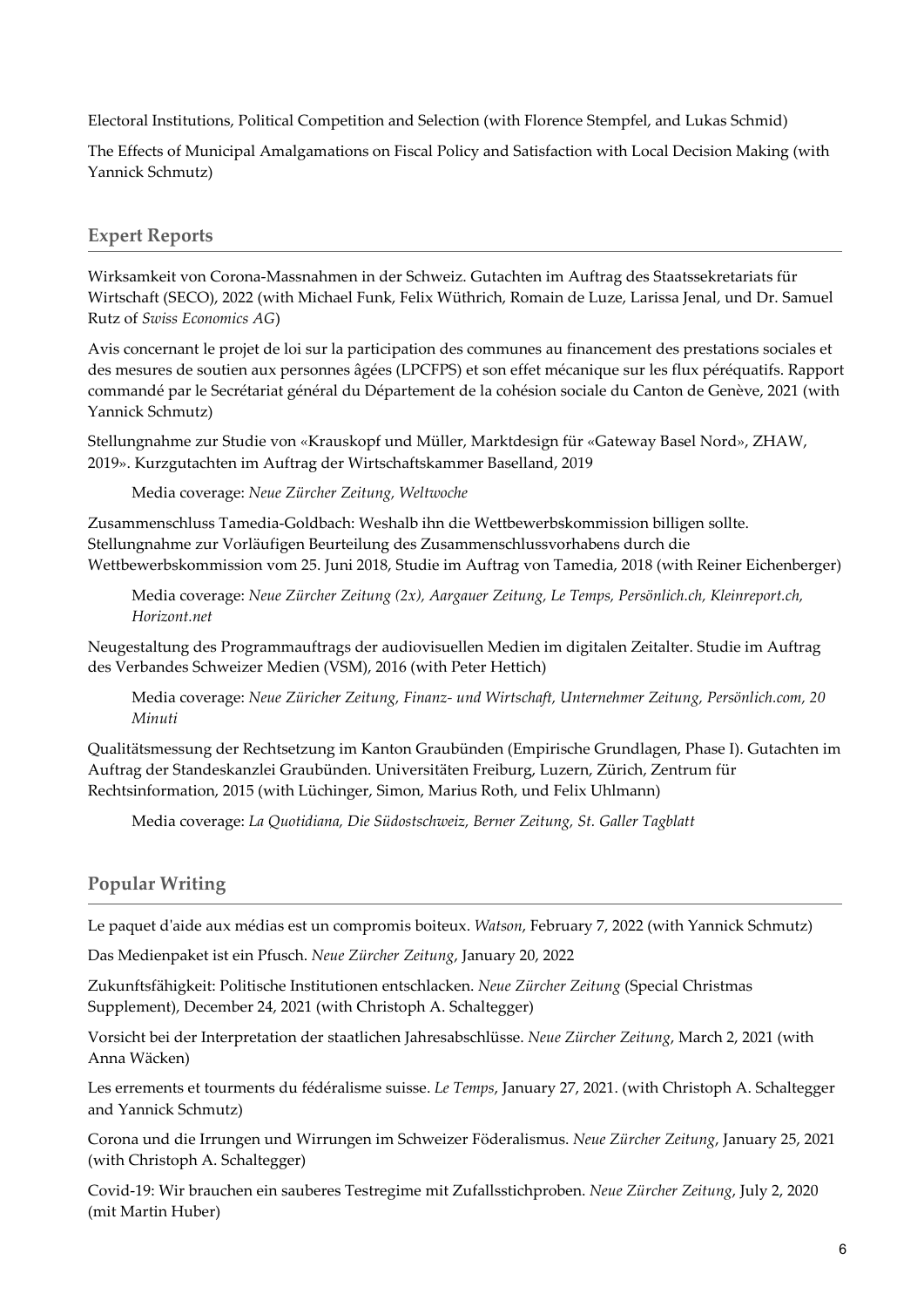Nachruf: Alberto Alesina. *Weltwoche* 22/2020, May 27, 2020

Fédéralisme en temps de crise : un avantage abandonné. *Le Temps*, May 12, 2020 (with Yannick Schmutz)

Blindflug des Bundesrats in der Corona-Krise. *Tages-Anzeiger*, April 15, 2020

Covid-19 contra Wirtschaft-20. *Neue Zürcher Zeitung*, April 7, 2020, p. 7

Une politique des médias à revoir. *La Liberté*, 10.02.2020, p. 10

Der Bisherigenbonus verzerrt den Wettbewerb an der Urne. *Neue Zürcher Zeitung*, October 2, 2019: 14 (with Simon Lüchinger and Lukas Schmid)

Der Glencore Börsengang und die Steuermillionen: Weder Bananenrepublik noch Musterschüler. *Neue Zürcher Zeitung*, August 20, 2019: p. 10 (with Simon Berset)

Klimabewusstes Handeln: Tami, das ist kompliziert! *Tages-Anzeiger*, July 29, 2019: p. 11

Staatliches Wohnbaufieber: Es braucht Transparenz über die realen Projektkosten. *Neue Zürcher Zeitung*, July 25, 2019: p. 17

Wie weiter nach No Billag? *Sonntagszeitung*, February 25, 2018: p. 20 (with Reiner Eichenberger)

Jenseits von «No Billag» und SRG. *Weltwoche*, February 14, 2018 (Nr. 7) (with Reiner Eichenberger)

Coup de sac dans la politique des médias. *Le Temps*, January 28, 2018 (with Simon Berset)

Optimal? Nein. Aber besser als nichts*. Basler Zeitung*, February 02, 2017: p. 6.

Non, il ne s'agit pas de «nouveaux cadeaux». *Le Bilan*, February 01, 2017: p. 12-13. (with Simon Berset)

Zukunftsfähige Medienförderung. *Luzerner Zeitung* and *St. Galler Tagblatt*, November 30, 2016: p. 2 (with Peter Hettich and Reiner Eichenberger)

Geschäftsprüfungskommissionen – Gute lokale Finanzpolitik. *Neue Zürcher Zeitung*, October 26, 2016: 10 (with Reiner Eichenberger)

Médias: favorisons le pluralisme d'opinion. Enfin un vrai débat sur le service public en Suisse. *L'Agefi*, September 23, 2016: p. 1 & 8 (with Peter Hettich and Reiner Eichenberger)

Ein neuer Weg zur Meinungsvielfalt. Drei Professoren schlagen ein dezentrales Fördermodell für Informationsmedien vor. *Neue Zürcher Zeitung*, September 10, 2016: p. 11 (with Peter Hettich and Reiner Eichenberger)

Concurrence fiscale, chance ou menace ? *uniéco, No 06*, Mai-Julliet 2014 : p. 7-9 (with Simon Berset)

L'indépendence du contrôleur. *L'Agefi*, February 22, 2013 (No. 37): p. 1 & 8

Die kreative CO2-Rechnung der SBB. *Weltwoche*, June 30, 2011 (Nr. 26): p. 38-39 (with Florian Habermacher)

Wikileaks – wo ist Transparenz sinnvoll, wo schädlich? *Neue Zürcher Zeitung*, February 14, 2011 (Nr. 37): p. 17

Bessere Politik durch starke Rechnungsprüfungskommissionen. Mit einer unabhängigen «Bürgerberatung in Finanzfragen» zu einer effizienteren Verwendung der Staatsfinanzen. *Neue Zürcher Zeitung*, July 1, 2008 (Nr. 151): p. 27 (with Reiner Eichenberger)

Bern-Bundeshaus: Wege aus dem Chaos. *Weltwoche*, March 18, 2004 (Nr. 12.04): p. 20 (with Reiner Eichenberger)

Kostenwahrheit: Freie Fahrt, weniger Steuern. *Weltwoche*, February 12, 2004 (Nr. 7.04): p. 14 (with Reiner Eichenberger)

Stärkeres Verursacherprinzip gegen Fluglärm: Kostenwahrheit und Kompensationen als Lösungsansätze. *Neue Zürcher Zeitung*, January 28, 2003 (Nr. 22): p. 15 (with Reiner Eichenberger)

Tiefere Prämien für Alte. *Der Bund*, December 7, 2002: p. 2 (with Reiner Eichenberger)

Dank Rabatt zu tieferen Kosten. *Cash*, December 6, 2002 (Nr. 49): p. 35 (with Reiner Eichenberger)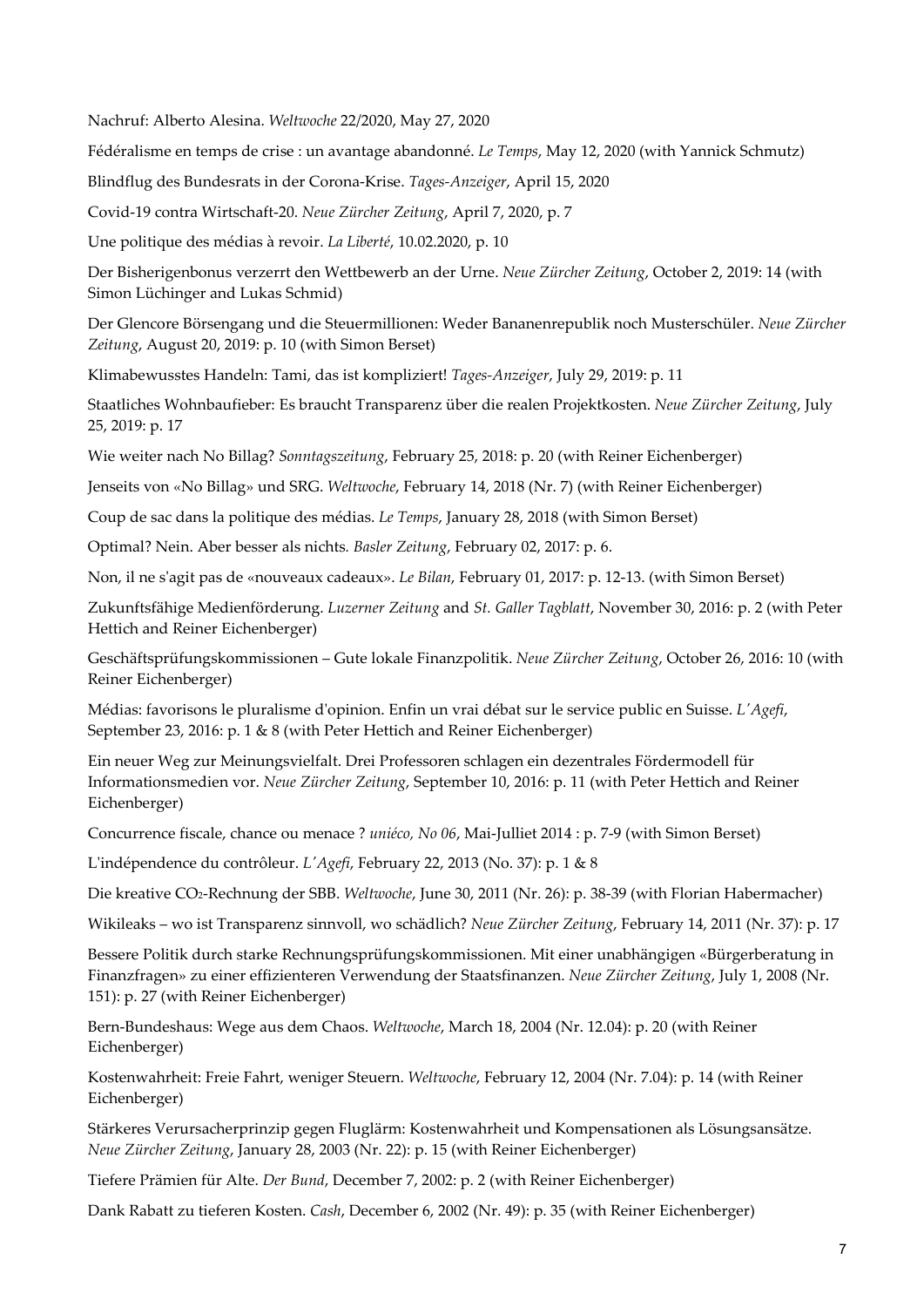#### **Blogs**

Das Medienpaket ist ein Pfusch. Ökonomenstimme, 01.02.2022, [www.oekonomenstimme.org](http://www.oekonomenstimme.org/)

Irrungen und Wirrungen im Schweizer Föderalismus. Ökonomenstimme, 04.02.2021, [www.oekonomenstimme.org](http://www.oekonomenstimme.org/) (with Christoph A. Schaltegger)

Covid-19 contra Wirtschaft-20. Ökonomenstimme, 10.04.2020, [www.oekonomenstimme.org](http://www.oekonomenstimme.org/)

Die Briefmarke als Hemmschuh der Stimmbeteiligung. Ökonomenstimme, 29.08.2017, [www.oekonomenstimme.org,](http://www.oekonomenstimme.org/) (with Marco Schneiter)

Eine Einschätzung zur USR III aus ökonomischer Sicht. Ökonomenstimme, 06.02.2017, [www.oekonomenstimme.org](http://www.oekonomenstimme.org/)

Neue ökonomische Medienpolitik - Wettbewerbliche Medienförderung für das digitale Zeitalter. Ökonomenstimme, 04.10.2016, [www.oekonomenstimme.org](http://www.oekonomenstimme.org/) (with Peter Hettich und Reiner Eichenberger)

Denkanstoss - Eine Neugestaltung der Medienförderung in der Schweiz tut Not, Strategie Dialog 21, 29.09.2016[, www.strategiedialog21.ch](http://www.strategiedialog21.ch/)

Les commissions indépendantes de gestion et des finances: un instrument efficace pour des finances publiques durables. BATZ, Das Forum für Schweizer Wirtschaftspolitik, 26.02.2013, [www.batz.ch](http://www.batz.ch/)

Die kreative CO2-Buchhaltung der SBB. BATZ, Das Forum für Schweizer Wirtschaftspolitik, 05.07.2011, [www.batz.ch](http://www.batz.ch/)

Wild-West Anreize? BATZ, Das Forum für Schweizer Wirtschaftspolitik, 20.06.2011, [www.batz.ch](http://www.batz.ch/)

Wikileaks – wo ist Transparenz schädlich, wo ist Transparenz sinnvoll? BATZ, Das Forum für Schweizer Wirtschaftspolitik, 15.02.2011, [www.batz.ch](http://www.batz.ch/)

Wo war der Risikoaufschlag für griechische Staatsanleihen vor der Finanzkrise? BATZ, Das Forum für Schweizer Wirtschaftspolitik, 16.06.2010, [www.batz.ch](http://www.batz.ch/)

### **Apperances in the Media and Public Debates**

Press, «Hier kostet das Abstimmen per Post – ausser man ist frech», *Tages-Anzeiger*, 09.05.2022

Video interview, «Die Regulierungsaktivität hat dramatisch zugenommen», *Studio Libero* #37, *Schweizer Monat*, 04.03.2022

Interview, «Mediengesetz: Professor warnt vor staatlicher Abhängigkeit», *Nau*, 06.02.2022

Interview, «Votations sur les médias: d'où vient la méfiance envers les journalistes?», *Watson*, 15.01.2022.

Interview, «Medienpaket und Grossverlage – ein umstrittener Punkt», *SRF 1*, *10vor10*, 07.01.2022

Interview, «Le Financement des Médias», *Profil, Journal Libéral-Radical, Progressiste et Démocrate*, Janvier 2022, p. 27-29

Interview, «Face au Covid, tous les cantons doivent-ils être traités de la même manière?», *Watson*, 30.11.2021

Public talk, «Quel avenir pour le fédéralisme ?», *Journée libérale romande, Institut Libéral*, 02.10.2021

Panelist, Welche Zukunft für die Postfinance, *Fachanlass der Parlamentarischen Gruppe Inlandbanken, Cercle de la Grande Société de Berne*, 20.09.2021

Interview, «Gratis-Porto bei Briefwahl soll Stimmbeteiligung erhöhen», *SRF, Tagesschau*, 06.03.2021

Interview, «Un vote par correspondance gratuit pour doper le taux de participation», *RTS, 19:30*, 27.02.2021

Interview, «Staatswesen hat versagt», *Travel Inside*, 24.02.2021

Interview, «Ce manque de concurrence est contraire à la démocratie», *20 Minutes*, 02.01.2021.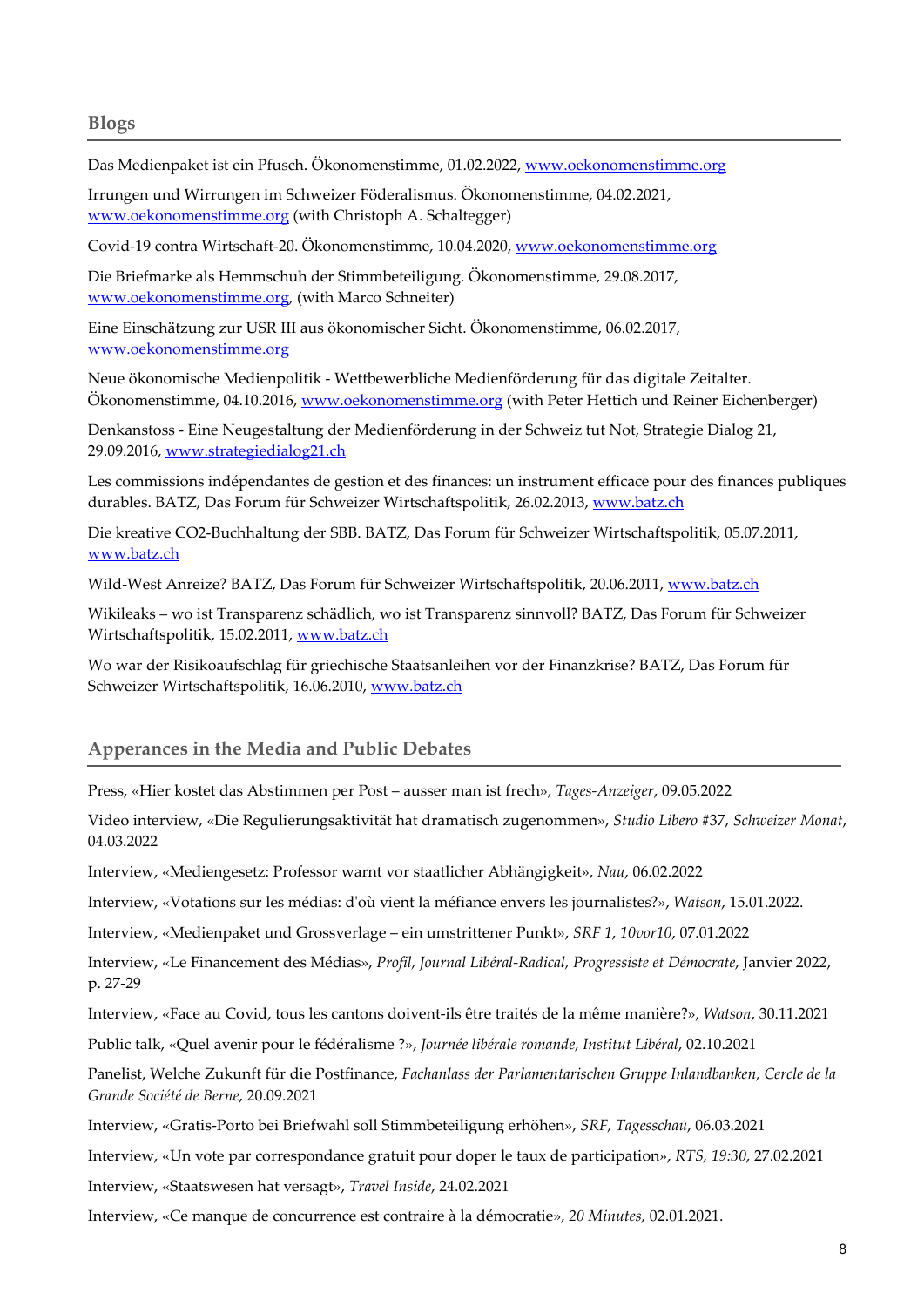Interview, «Freiburger Gemeinden suchen Kandidaten für die Wahlen», *Radio SRF 1, Regionaljournal Bern*, Freiburg, Wallis, 13.01.2021 (ab 15:14 Minuten).

Interview, «Les contrepouvoirs et la liberté», *Liber-Thé*, 14.12.2020.

Interview, «Reisen-Nachfrage kommt zurück, aber das wird noch dauern», *Travel Inside*, 17.11.2020

Public talk, «Les contre-pouvoirs au service de la liberté», *Journée libérale romande, Institut Libéral*, 7.11.2020

Press, «La facture du Covid-19 va exploser», *La Liberté*, 28.10.2020

Debate, «Séance d'information pour l'introduction d'un Conseil général», Courtepin, 17.09.2020

Public talk, «Notrecht, Lockdown und Grenzen des staatlichen Handelns», *LI-Gespräch, Liberales Institut*, 15.9.2020

Press, «Un citoyen de Gletterens fait recours», *La Liberté*, 14.9.2020

Press, «Neyruz à l'heure du choix», *La Liberté*, 12.9.2020

Debate, «Séance d'information pour l'introduction d'un Conseil général», Neyruz, 10.09.2020

Debate, «Séance d'information pour l'introduction d'un Conseil général», Gletterens, 27.08.2020

Interview, «La Suisse a le grand avantage d'avoir un system fédéraliste qui fonctionne bien», *LI-Perspektive*, Institut Libéral, 10.8.2020

Interview, «Ich hatte Mühe mit dem Blindflug des Bundesrates», *LI-Perspektiven*, Liberales Institut, 10.8.2020

TV interview, «C'est l'été quand même», *La Télé*, 23.07.2020

TV interview, «C'est l'été quand même», *La Télé*, 16.07.2020

Interview, «Für die Reisebranche wird es noch lange schwierig bleiben», *Travel Inside*, 27.5.2020

Press/interview, «Le long combat de PostFinance pour devenir une vraie banque», *Le Temps*, 16.04.2020

Press/interview, «Les parlements dépenseront plus», *La Liberté*, 20.02.2020, p. 11

TV interview, «SUV-Schwemme in der Schweiz – SUV fahren Schweizer Klimaziele über den Haufen», *SRF 1, Kassensturz*, 07.01.2020.

Press, «Untergraben Lobbyisten die Demokratie?», *Freiburger Nachrichten*, 09.11.2019,

Panelist/public debate: «Bye-bye Demokratie – Die starken Männer sind zurück», *Cafés scientifiques de l'Université de Fribourg*, 06.11.2019

Media coverage: *Freiburger Nachrichten*

Press, «Wettbewerbshüter beseitigen Wettbewerb», *Weltwoche*, 11.09.2019

Press, «Der Mega-Hafenterminal in Basel hebelt den Wettbewerb aus – trotzdem winkt die Wettbewerbskommission den Zusammenschluss durch», *Neue Zürcher Zeitung*, 29.08.2019

Talk/public debate, «Data Archives – No, Physical Archives», *DataBeersZRH*, 08.08.2019

Press, «Ressourcenfluch auf Schweizerisch», *Neue Zürcher Zeitung*, 28.06.2019

*Reply by Regierungsrätin J. Fehr*, «Jacqueline Fehr setzt sich zur Wehr: Die Gemeinden sind mit den Glencore-Millionen sorgsam umgegangen», *Neue Zürcher Zeitung*, 10.07.2019

*Our reply to Regierungsrätin J. Fehr*, «Der Glencore Börsengang und die Steuermillionen: Weder Bananenrepublik noch Musterschüler», *Neue Zürcher Zeitung*, 20.08.2019 (with Simon Berset)

TV statement, «Service citoyen – Ein Bürgerdienst für alle», *SRF 1, Tagesschau*, 10.06.2019

Radio debate, «Service citoyen: ordre de marche?», *RTS, Forum*, 17.05.2019

Interview, «Paragraphen fallen nicht vom Himmel», *Schweizer Monat*, Ausgabe 1062, S. 62-66, Dezember 2018/ Januar 2019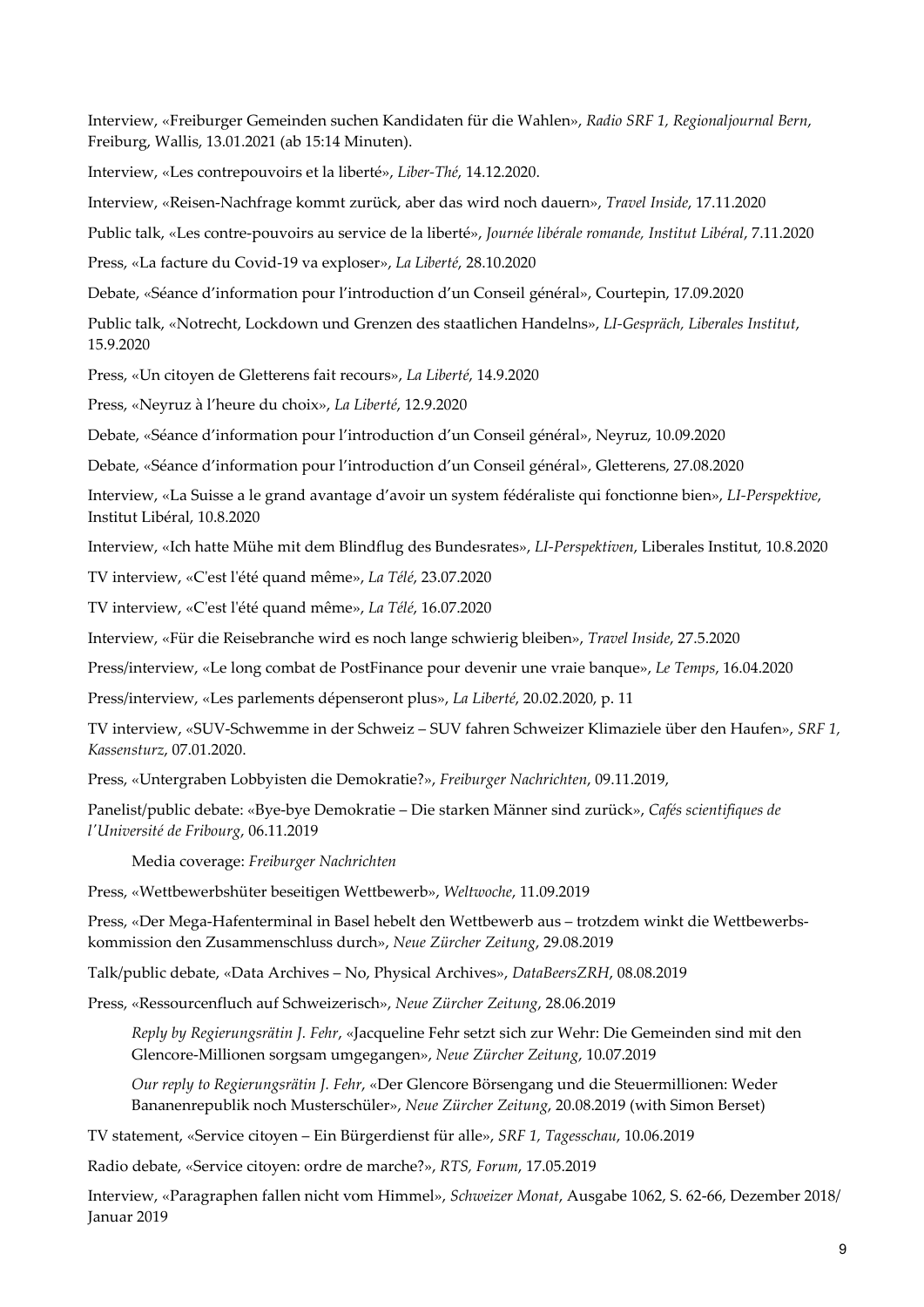Press/interview, «Les dossiers urgents du nouveau Conseil fédéral», *Le Bilan*, 05.12.2018

Press, «Die Weko hält an ihrer kleinräumigen Abgrenzung des Medienmarktes fest», *Neue Zürcher Zeitung*, 16.8.2018

Press, «Weko: Der 'zahnlose Tiger' kann nicht anders handeln», *Neue Zürcher Zeitung*, 16.8.2018

Press, «Ein Oskar für die WEKO», *persoenlich.ch*, 16.8.2018

Press, «Tamedia machte Druck auf die Weko: Ein Gutachten für ein Goldbach-Halleluja», *kleinreport.ch*, 16.8.2018

Press, «Kommentar: Warum die neue Tamedia-Studie die Weko wohl kaum beeindruckt hat», *horizont.net*, 16.8.2018

Press, «Sekretariat der Weko ist gegen Goldbach-Deal – Tamedia spielt Powerplay», *Aargauer Zeitung*, 15.8.2018

Press, «Menace sur la fusion entre Tamedia et Goldbach», *Le Temps*, 15.8.2018

Press, «Fusion Tamedia-Goldbach: Nun engagiert Tamedia eine PR-Agentur und zwei Professoren gegen die Weko», *horizont.net*, 15.8.2018

Interview, «Das wären die wirtschaftlichen Folgen von No Billag», *Tages-Anzeiger*, *Berner Zeitung*, *Der Bund*, *Freiburger Nachrichten*, etc., 27.01.2018

Panelist, «Big data - Alerte noyade?», *Cafés scientifiques de l'Université de Fribourg*, 29.11.2017

Radio debate, «Big data», *Le Big Morning – Les experts*, *Radio Fribourg*, 29.11.2017

Press/interview, «No-Billag-Debatte - Lässt sich 'Tagesschau' mit Pay-TV finanzieren?», *20 Minuten* (online), 16.11.2017

Press/interview, «Info-Sendungen mit Pay-TV finanzieren? - , Ein ähnliches Programm wie bisher liesse sich nicht finanzieren'», *20 Minuten,* S. 2 & 3, 16.11.2017

Press, «Stamps make a difference for voter turnout», *Swissinfo*, 05.11.2017, swissinfo.ch

Press/interview, «Medienpolitik – 'SRG müsste Personal und Sendungen streichen'«, *20 Minuten* (online), 31.10.2017

Press/interview, «Lichterlöschen oder 'SRG in kleinerer Form'?», *20 Minuten*, S. 2 & 3, 31.10.2017

Press, «Une élue UDC demande le vote gratuit partout», *20 minutes*, 03.10.2017

Panelist, «Obligation de servir et système de milice : Faut-il repenser le modèle Suisse ?», Débat public organisé par Avenir Suisse, Université de Genève, 27.09.2017

Press/interview, «Les Suisses voteraient davantage si l'envoi du bulletin était gratuit», *Le 12h30*, *RTS Radio Télévision Suisse,* 06.09.2017

Press, «Payer pour voter diminue le taux de participation», *20 Minutes*, 06.09.2017

*Press coverage with various titles in*: *20 Minutes, Le Matin, Tribune de Genève, 24 Heures, Le Nouveliste*

Radio, «Col francobollo cala il voto», *RSI Radiotelevisione svizzera di lingua italiana*, 05.09.2017

Press, «Briefmarke auf Abstimmungs-Couvert – Portofrei steigert die Stimmbeteiligung», *Blick*, 05.09.2017

*Press coverage with various titles in*: *Blick*, *Aargauer Zeitung, Luzerner Zeitung, St. Galler Tagblatt, Zürichsee Zeitung, Swissinfo.ch, Zürcher Unterländer, Volksblatt (Lichtenstein)*

Press, «Faule Stimmbürger.», *St. Galler Tagblatt*, *Luzerner Zeitung*, S. 5, 05.09.2017

Press, «Ökonomie von Abstimmungen: Linke Politik muss nicht vorfrankiert werden.», *Neue Zürcher Zeitung*, 25.08.2017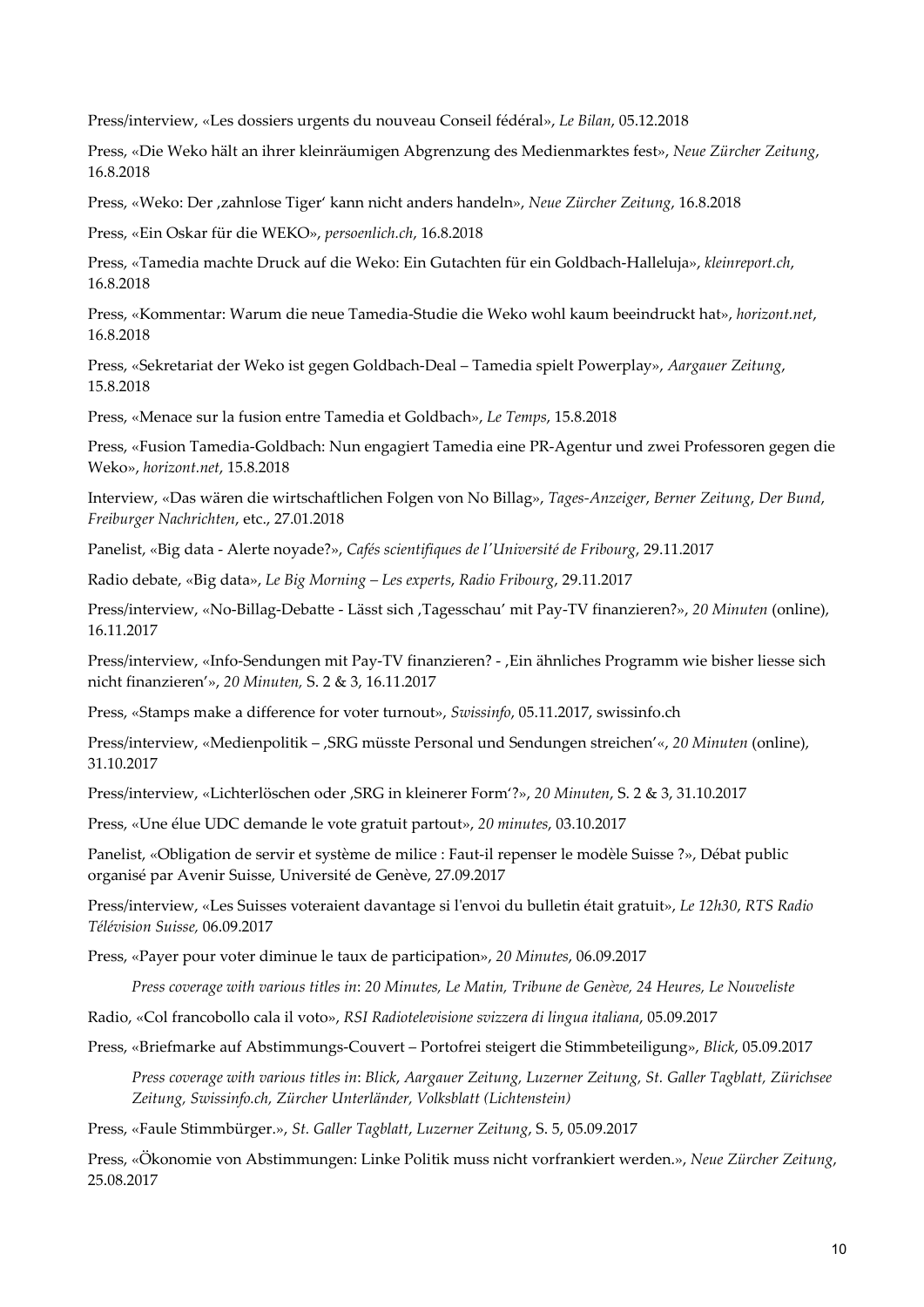Radio interview, «Ständeratsentscheid zum KELS», *Bundeshaus Radio,* In: *Radio Rottu, Visp; Radio Life Channel, Pfäffikon SZ; Radio Berner Oberland, Thun; Radio Pilatus, Luzern; Radio Freiburg, Freiburg; Radio Top, Winterthur; Radio Inside, Zofingen*, 12.06.2017

Radio interview, «L'armée actuelle est une aberration économique, selon le professeur Mark Schelker», *Forum, La Première, RTS*, 11.04.2017

Radio interview, «Comment la Suisse peut-elle mieux profiter de la bonne santé de la BNS», *Forum, La Première, RTS*, 06.03.2017

Radio interview, «Les militaires suisses au Kosovo en opération séduction», *Le Journal du matin, La Première, RTS*, 15.11.2016

Panelist, «Finanzen im Bundesstaat», *Institut für Föderalismus*, Universität Freiburg, November 2, 2016

TV interview, «Stadt Bern will mehr Geld», *Schweiz Aktuell, SRF 1*, 13.10.2016

Press, «Nachlese – Die Regulierungsaktivitäten in den Ostschweizer Kantonen – und die Deregulierung», *St. Galler Tagblatt*, 29.09.2016

Press/interview, «Genf und der wachsende Schuldenberg», *Neue Zürcher Zeitung*, August 19, 2016: S. 28

Press/interview, «Tiefe Steuern lohnen sich nicht», *Luzerner Zeitung*, S. 21, 27.07.2016

Press/interview, «Steuern: Veraltete Zahlen und schwankende Konjunktur», *Freiburger Nachrichten*, S. 5, 28.05.2016

Press/interview, «Initiative 'service public': un risque de fermeture des marchés», *Le Bilan*, 19.05.2016

Press, «Grosser Rat will weniger Regeln – Anderswo ist der Gesetzesdschungel dichter», *Berner Zeitung*, 25.11.2015

Press, «Rote Zahlen sind vermeidbar», *Frutigländer*, 28.08.2015

TV interview, «10vor10-Serie: Richtungswahl '15: Freiheit oder Solidarität», *10vor10, SRF*, 29.07.2015

*Extended online version of Interview*, «Wenn Stimmbürger weniger mitreden, entstehen immer mehr Gesetze», *News, Wahlen 15, SRF*, 29.07.2015

Radio debate, «Le service civil est-il trop attrayant?», *En ligne directe, La Première, RTS*, 06.05.2015

Radio interview, Thema Umweltsteuer, «Idee Made in Freiburg», *Radio Freiburg*, 23.02.2015

Interview, «Les ministres accrochés à leur rente – Trois question pour Mark Schelker», *La Liberté*, p. 3, 14.05.2014

Panelist, *XVIII. Atelier de la Concurrence. Detailhandel und Oligopol*, Hotel Schweizerhof, Bern, 12.06.2014

Radio interview, «Fusion ist nicht immer die beste Lösung», *Stadt-Land-Gespräche, SRF 1*, 19.05.2014

Panelist, «Freiburger wollen die Regionen stärken, nicht das Zentrum», *Stadt-Land-Gespräche, SRF 1*, 19.05.2014

Media coverage: *Freiburger Nachrichten*, *Der Murtenbieter*

Press/interview, «Les experts freinent les patrons», *La Liberté*, 04.04.2014

TV interview, «Streit um Einkaufs-Säcke», *10vor10, SRF 1*, 31.01.2014

TV interview, «La Banque nationale suisse ne versera pas de dividendes», *19:30 le journal*, *RTS 1,* 06.01.2014

Press/interview, «Thun informiert Stimmberechtigte «ungeschickt»«, Der Bund, 19.11.2013

Radio interview, «Die USA finden einen Kompromiss im Haushaltsstreit», *Radio Freiburg*, 17.10.2013

Press/interview, «L'armée coûterait à la Suisse 9 milliards chaque année», *Tribune de Genève*, *24 heures*, p. 5, 30.08.2013

Radio debate, «Le service militaire obligatoire est-il un fardeau pour les entreprises? «, *En ligne directe, La Première, RTS*, 28.08.2013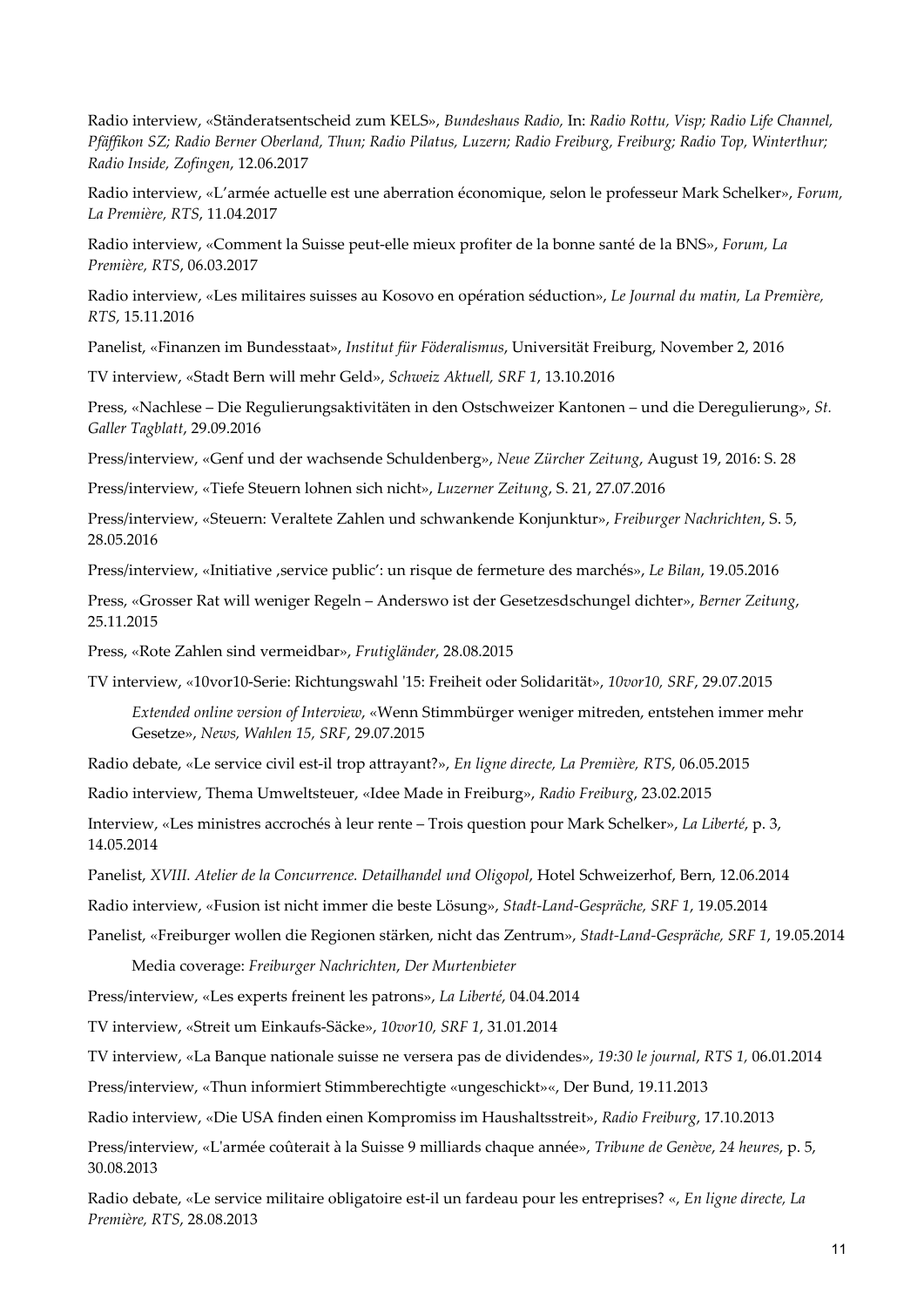Press, «Schweizer 'Battle of ideas'. Neue Form der Podiums-Publikums-Diskussion soll fixe Vorstellungen aufbrechen.» *Neue Zürcher Zeitung*, 13.10.2011

Panelist, «Dreaming dreams or counting the cash? 21st century Switzerland», *Battle of Ideas*, Satellite Debate Zurich.

Media coverage: *Neue Zürcher Zeitung*

TV debate, «Ökonomisierung der Gesellschaft: Fluch oder Segen?», Sonntagsrunde Thema, *Tele-Ostschweiz*, 11.06.2006

#### **University Services**

| Since 2015    | Member, Commission interfacultaire de la formation universitaire des enseignantes du secondaire<br>I et II |
|---------------|------------------------------------------------------------------------------------------------------------|
| Since 2014    | Member of the Board, Alumni et Amis UniFR, University of Fribourg                                          |
| Since 2013    | Member, Commission de publication, Faculty of Economics and Social Sciences                                |
| $2019 - 2021$ | Vice Dean, Head of Admissions, Faculty of Economics and Social Sciences                                    |
| $2017 - 2021$ | Member, Vice President, Commission d'égalité entre femme et hommes                                         |
| $2015 - 2017$ | Member, Commission de recurs, Faculty of Economics and Social Sciences                                     |

## **Professional Services**

#### **Refereeing**

Applied Economics Quarterly, Constitutional Political Economy, Economic Inquiry, Economic Modelling, Economics of Governance, Electoral Studies, Empirical Economics, European Journal of Political Economy, Journal of African Economies, Journal of Comparative Economics, Journal of Economic Behavior & Organization, Journal of the European Economic Association, Journal of Institutional Economics, Journal of Politics, Kyklos, Portuguese Economic Journal, Public Budgeting & Finance, Public Choice, Public Finance Analysis, Public Finance Review, Quarterly Journal of Economics, Review of International Organizations, Swiss Journal of Economics and Statistics, Swiss Political Science Review, World Development.

#### **Project reviewing, institutional accreditation**

Swiss National Science Foundation (SNF), Volkswagen Stiftung, AAQ – Swiss Agency of Accreditation and Quality Assurance (AAQ).

#### **Organizer / Member of Scientific Committees of Conferences and Research Seminars**

| Since 2019    | Founding member and co-organizer, Swiss Network on Public Economics (SNoPE)                                                                  |
|---------------|----------------------------------------------------------------------------------------------------------------------------------------------|
| Since 2019    | Board member, Swiss Society of Economics and Statistics                                                                                      |
| Since 2014    | Member of the Swiss Board, Swiss Economists Abroad                                                                                           |
| Since 2014    | Co-organizer, Research Seminar, Department of Economics, University of Fribourg                                                              |
| 2022          | Local organizer, Annual Congress of the Swiss Society of Economics and Statistics, Fribourg                                                  |
| 2022          | Co-Organizer, $3^{rd}$ workshop of the Swiss Network on Public Economics (SNoPE), Zurich                                                     |
| 2021          | Co-Organizer, 2 <sup>nd</sup> workshop of the Swiss Network on Public Economics (SNoPE), Zurich                                              |
| $2017 - 2020$ | Organizer, Conference cycle «Role Models», Faculty of Economics & Social Sciences, and<br>Gender Equality Commission, University of Fribourg |
| 2019          | Co-Organizer, 1st workshop of the Swiss Network on Public Economics (SNoPE), Zurich                                                          |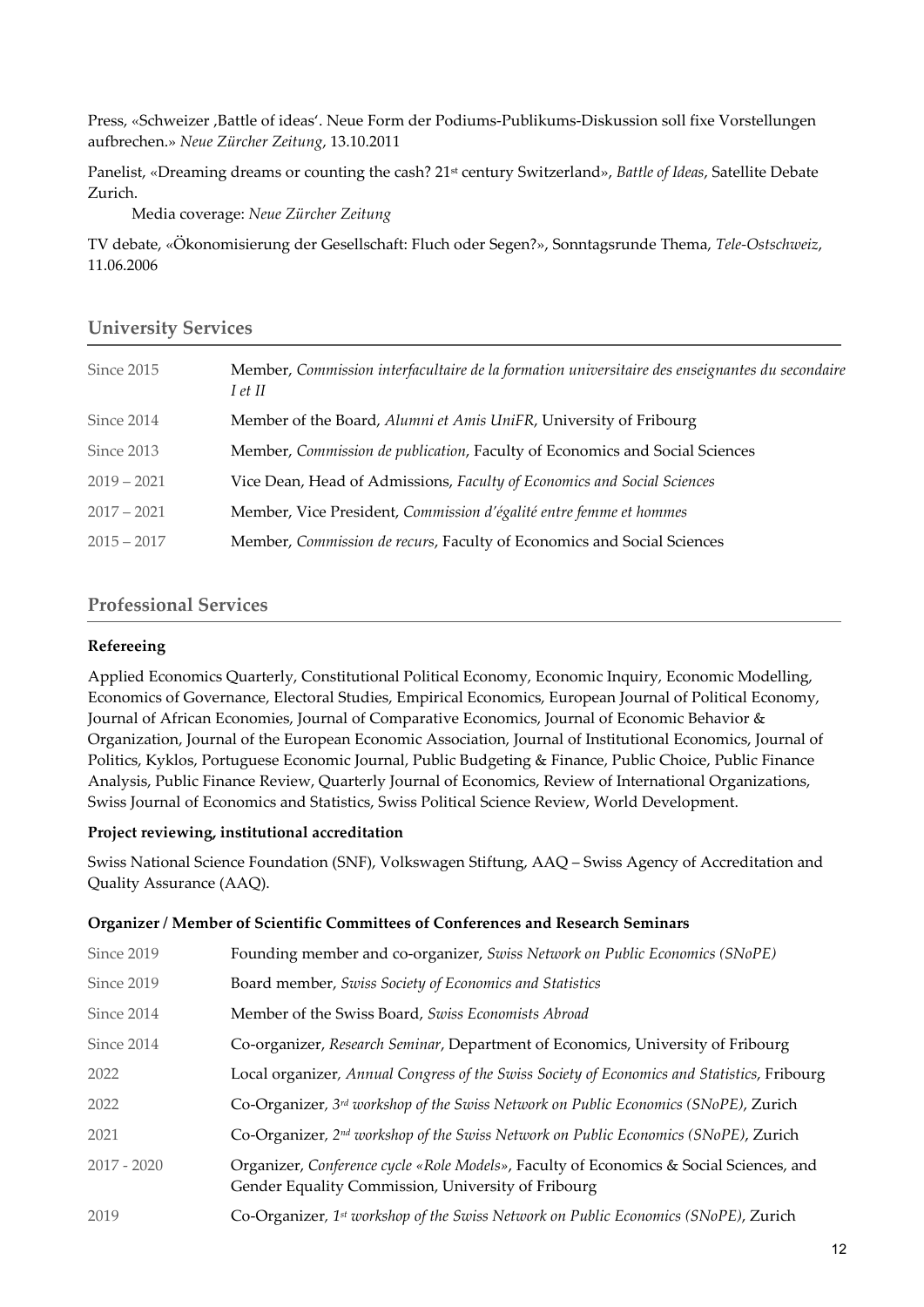| 2019 | Program committee, Annual Conference of Swiss Society of Economics and Statistics, Geneva      |
|------|------------------------------------------------------------------------------------------------|
| 2017 | Program committee, Annual Conference of Swiss Society of Economics and Statistics,<br>Lausanne |
| 2016 | Program committee, Annual Conference of Swiss Society of Economics and Statistics, Lugano      |
| 2015 | Local organizer of the Annual Conference of Swiss Economists Abroad, Fribourg                  |
| 2013 | Local organizer of the Annual Conference of Swiss Economists Abroad, St. Gallen                |

## **Board Membership**

| Since 2021 | Member of the Scientific Board (Beirat), Institut für Schweizer Wirtschaftspolitik |
|------------|------------------------------------------------------------------------------------|
| Since 2021 | Member of the Board (Stiftungsrat), Stiftung KMU für Rechtsdurchsetzung            |

**Presentations at Conferences and Research Seminars** 

*2022 – Annual Meeting of the European Public Choice Society*, University of Minho, Braga, Portugal

*2021 – Annual Meeting of the European Public Choice Society*, online; *Annual Workshop of the Swiss Network on Public Economics (SNoPE)*, online

*2020 – Research Seminar,* online, University of Basel, Switzerland; *Oliver Wyman*, lunch talk, online; *2020 Swiss Workshop on Political Economy and Development*, University of Zurich, Weggis, Switzerland; *International Institute of Public Finance,* online; *Zoom Political Economy Workshop*, online; *Annual Meeting of the European Economic Association*, online; *2nd Swiss Workshop on Local Public Finance and Regional Economics,* online.

*2019 – Wissenschaftliche Tagung der SVVOR*, University of Fribourg, Fribourg, Switzerland*; Annual Meeting of the European Public Choice Society*, Jerusalem, Israel; *Annual Meeting of the European Political Science Association*, Belfast, UK; *Parliamentary Careers in Comparison Workshop*, The Hague, Netherlands; *Beyond Basic Questions Workshop*, Kiel, Germany; *MaTax Conference*, ZEW, Mannheim, Germany.

*2018 – Research Seminar in Applied Microeconomics,* Economics Department, Monash University, Melbourne, Australia; *Research Seminar,* School of Economics and Finance, QUT, Brisbane, Australia; *Research Seminar*, Department of Economics, University of Lucerne, Switzerland; *Research Seminar*, ZEW, Mannheim, Germany.

*2017 – European Public Choice Society*, Budapest, Hungary; *Beyond Basic Questions Workshop*, Milano, Italy*; Gesprächskreis Föderalismus*, Fribourg, Switzerland*; Society for Institutional & Organizational Economics*, Columbia University, New York, USA*; Swiss Society of Economics and Statistics,* Lausanne, Switzerland.

*2016 – Workshop on Direct Democracy,* DIW, Berlin, Germany; *Research Seminar,* University of Bayreuth, Bayreuth, Germany; *Swiss Society of Economics and Statistics,* Lugano, Switzerland; *Society for Institutional and Organizational Economics*, Paris, France

*2015 – Law and Economics Seminar,* University of Lausanne*; Swiss Society of Economics and Statistics,* Basel, Switzerland*; International Society for New Institutional Economics*, Harvard Law School, Cambridge (MA), USA; *Research Seminar*, University of Heidelberg, Germany

*2014 – European Public Choice Society*, University of Cambridge, Cambridge, UK; *Bodenseeforum*, Konstanz, Germany; *International Economic Association*, Amman, Jordan*; International Institute of Public Finance,* Lugano, Switzerland; *Colloque innaugural, Le système financier local, entre ancien et nouveau modèle?* Réseau finances publiques locales, Université Paris-Est, Paris, France; *7. Wissenschaftstagung,* Deutsches Institut für Sachunmittelbare Demokratie, Technische Universität Dresden, Dresden, Germany

*2013 – Research Seminar, Department of Political Science*, University of St. Gallen, Switzerland; *Department of Economics,* University of Fribourg, Switzerland; *European Public Choice Society*, Zurich, Switzerland;